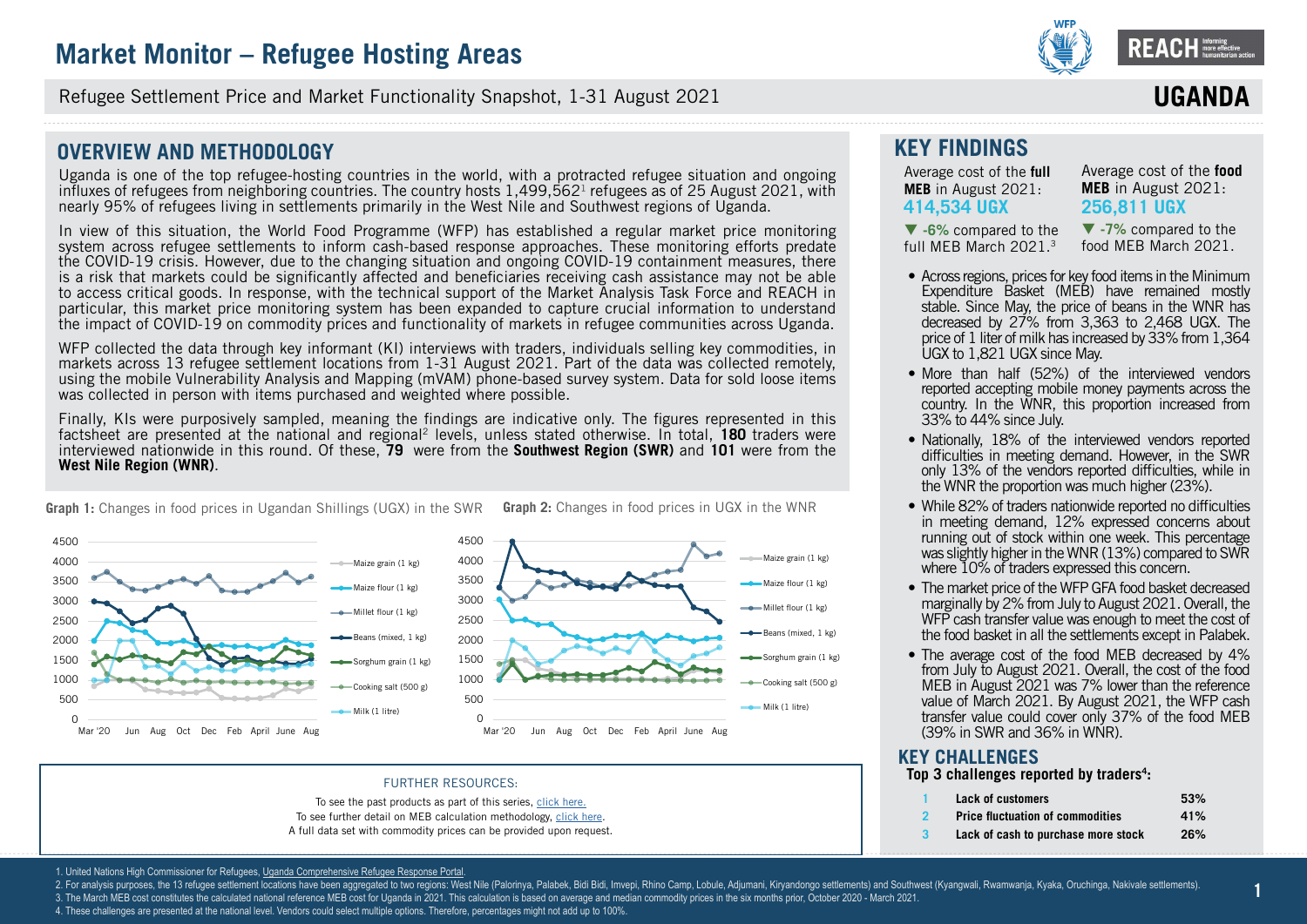Refugee Settlement Price and Market Functionality Snapshot, 1-31 August 2021



## **UGAN**

#### **Food Items (monthly)**  Maize flour Beans Sorghum grain Oil Milk 43.5 kg Cassava (fresh) 27 kg 7.5 kg 3.75 L 1.5 L Salt Leafy vegetables Fish (smoked) 3 kg 0.75 kg 15 kg 3 kg **Non-Food Items (monthly)** Laundry soap Firewood 2.25 kg 165 kg Clothing\* 3,806 UGX **Other Components (monthly)** Water\* Education\*\* Health\* Lighting\* 3,750 UGX Livelihoods\* 28,667 UGX Transport\* 2,669 UGX Communication\* 5,000 UGX 37,705 UGX 11,001 UGX 4,256 UGX **Other Items (once per year)** Reusable sanitary pads Jerry can (20 L) Jerry can (5 L) Bucket with lid Blanket 8 pc Saucepan 2 pc Plate 1 pc Serving spoon 1 pc Cup 5 pc Mingle (stirrer) 3 pc 5 pc 2 pc 5 pc  $2nc$ **Uganda Minimum Expenditure Basket (MEB)**

The MEB represents the minimum culturally adjusted group of items required to support a five-person refugee household in Uganda for one month. It is used as an operational tool to identify and quantify the average minimum cost of the regular or seasonal basic needs of a median household that can be covered through the local market.

Several core items were identified as being required once per year, so the total cost was divided by 12 to calculate the monthly amount. The MEB's contents were defined by the Cash Working Group in consultation with relevant sector leads. Some components were calculated based on item cost and others through a combination of analysis of household expenditures and sector-expert opinion.

\*The starred items or components were calculated based on average sectoral or component cost per month based on expenditure data.

\*\*Education costs were calculated based on average cost of school fees per year.



Settlements with the least expensive average full MEB costs:



3. [Kyangwali](DBF_expansive_rank_11)

Settlements with the most expensive average full MEB costs: 1. [Kyaka](DBF_expansive_rank_1)

2. [Bidibidi](DBF_expansive_rank_2)

3. [Palorinya](DBF_expansive_rank_3)

Full MEB cost percentage change since March 2021 (left) and July 2021 (right): Adiumani [-10](DBF_adjumani_meb_full_perct_march)% +[9](DBF_adjumani_meb_full_perct_last_round)% Bidibidi [-2](DBF_bidibidi_meb_full_perct_march)% +[1](DBF_bidibidi_meb_full_perct_last_round)%

| <b>Bidibidi</b>   | -2%    | $+1\%$ |
|-------------------|--------|--------|
| Imvepi            | $+3%$  | $+2%$  |
| Kiryandongo       | $-6%$  | $+3%$  |
| Lobule            | $-9%$  | $-4%$  |
| Kyaka II          | $+7%$  | 0%     |
| Kyangwali         | $-14%$ | $-2%$  |
| <b>Nakivale</b>   | $-16%$ | $-19%$ |
| Oruchinga         | $-12%$ | $-11%$ |
| Palabek           | $-15%$ | $-3%$  |
| Palorinya         | $+13%$ | $+9%$  |
| <b>Rhino Camp</b> | $-14%$ | $-5%$  |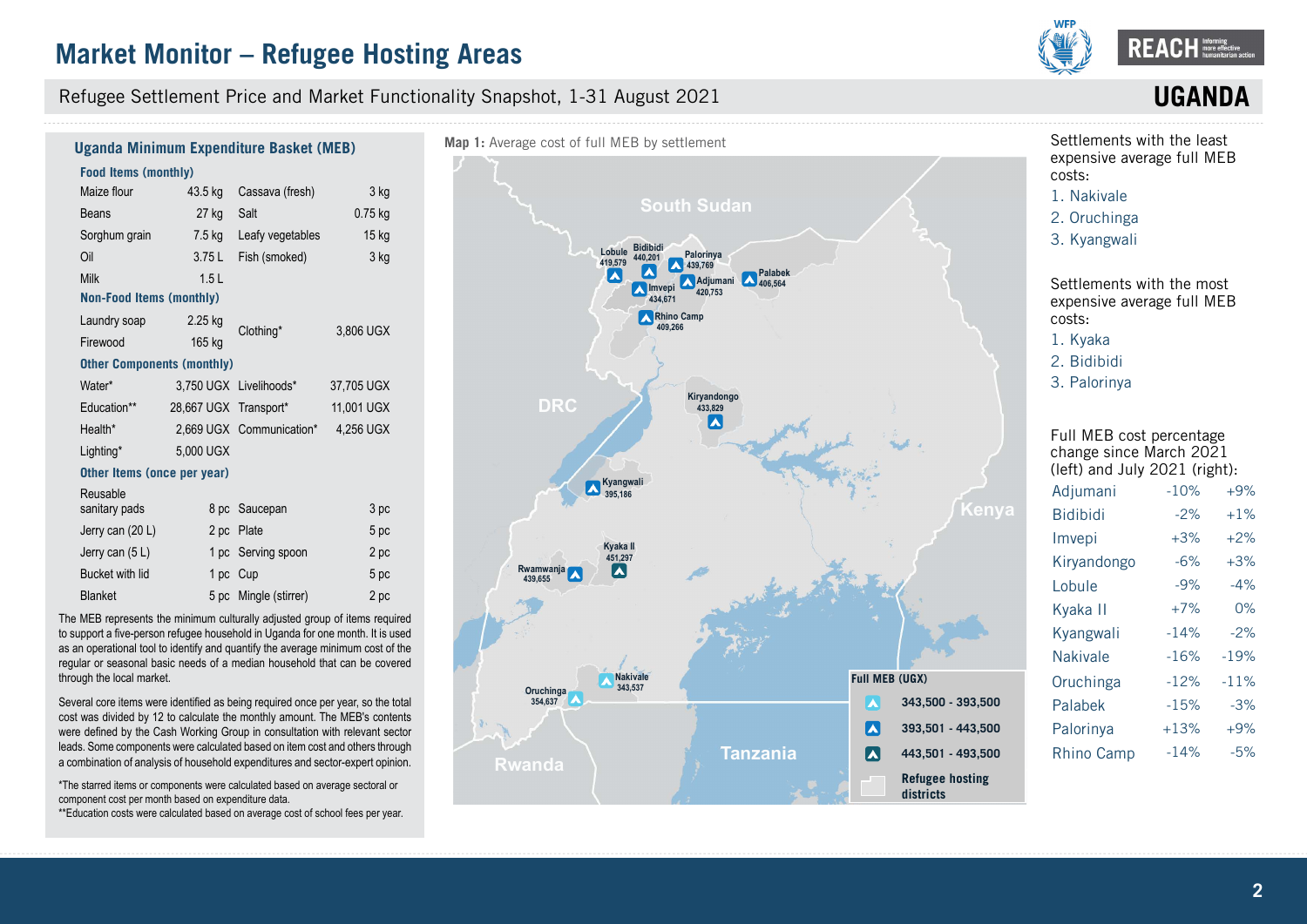

UGAN

Refugee Settlement Price and Market Functionality Snapshot, 1-31 August 2021

## **COMMODITY PRICES**

Table 1: Average<sup>6</sup> commodity prices in UGX<sup>6</sup>, by refugee settlement location, and percentage price change since March 2021 (upper)<sup>7</sup> and last round 1- 30 July 2021 (lower) respectively.<sup>8</sup>

|                  |                                    |            |                  |                     | <b>Regions</b>   |                     |                  |          |                 |                 |                 |        |                  |             |                 |          |                  |           |                  | <b>Settlements</b> |                  |          |                  |           |                  |         |                  |           |                 |            |                  |           |                  |
|------------------|------------------------------------|------------|------------------|---------------------|------------------|---------------------|------------------|----------|-----------------|-----------------|-----------------|--------|------------------|-------------|-----------------|----------|------------------|-----------|------------------|--------------------|------------------|----------|------------------|-----------|------------------|---------|------------------|-----------|-----------------|------------|------------------|-----------|------------------|
|                  | Item (unit)                        | Nationwide |                  | Southwest<br>Region |                  | West Nile<br>Region |                  | Adjumani |                 | <b>Bidibidi</b> |                 | Imvepi |                  | Kiryandongo |                 | Kyaka II |                  | Kyangwali |                  | Lobule             |                  | Nakivale |                  | Oruchinga |                  | Palabek |                  | Palorinya |                 | Rhino Camp |                  | Rwamwanja |                  |
|                  | Maize flour (1 kg)                 | 1984       | $-1%$            | 1888                | $+3%$<br>$-1%$   | 2066                | $+1%$<br>$+1%$   | 1950     | 0%<br>0%        | 1800            | $-8%$<br>$-7%$  | 2955   | $+76%$<br>$+19%$ | 2000        | $+15%$<br>0%    | 2109     | +6%<br>$+5%$     | 2000      | $-10%$<br>$+6%$  | 2000               | $-11%$<br>$-11%$ | 1489     | $+1%$<br>$-13%$  | 1720      | $+15%$<br>$+16%$ | 2000    | $-13%$<br>0%     | 1909      | +8%<br>$+8%$    | 1958       | $-29%$<br>$-2%$  | 2000      | $+39$<br>0%      |
|                  | Fish* (smoked, 1kg)                | 15215      | $-12%$<br>$-12%$ | 19299               | $+4%$<br>$-6%$   | 13931               | $-15%$<br>$-15%$ | 12368    | $-31%$<br>$-9%$ | 16146           | $+2%$<br>$+1%$  | 25084  | $+111%$<br>+49%  | n/a         | n/a<br>n/a      | 23750    | $+51%$<br>$-3%$  | 16595     | $-11%$<br>0%     | n/a                | n/a<br>n/a       | n/a      | n/a<br>n/a       | 7500      | $-32%$<br>n/a    | 8194    | $-63%$<br>$-39%$ | 7517      | $-19%$<br>n/a   | 21875      | +19%<br>$-28%$   | 20000     | $-29%$<br>n/a    |
|                  | Beans (mixed, 1 kg)                | 2064       | $-25%$<br>$-8%$  | 1545                | $-12%$<br>$+9%$  | 2468                | $-27%$<br>$-10%$ | 2591     | $-26%$<br>$+5%$ | 3231            | $-3%$<br>$-1%$  | 1682   | $-53%$<br>$-32%$ | 2529        | $-20%$<br>$+7%$ | 1500     | $-9%$<br>$+1%$   | 1300      | $-34%$<br>$+5%$  | 2250               | $-31%$<br>$-27%$ | 1640     | $-8%$<br>$-6%$   | 1459      | $-15%$<br>$-5%$  | 2750    | $-26%$<br>$-18%$ | 2573      | $-10%$<br>0%    | 1817       | $-49%$<br>$-22%$ | 1645      | $-1%$<br>$+37%$  |
|                  | Sorghum grain<br>$(1$ kg)          | 1363       | $-4%$<br>$-2%$   | 1631                | $-3%$<br>$-5%$   | 1229                | $-2%$<br>$-1%$   | 1086     | $-12%$<br>$-3%$ | 1000            | $+1%$<br>$-2%$  | 1500   | $-25%$<br>$+29%$ | 1960        | $-54%$<br>$+2%$ | 1838     | $+3%$<br>$-3%$   | 2000      | $-9%$<br>0%      | 1500               | $+3%$<br>$-5%$   | 1033     | $-27%$<br>$-30%$ | 1333      | $-3%$<br>$+21%$  | n/a     | n/a<br>n/a       | 1118      | +9%<br>$-3%$    | 1350       | $+9%$<br>$-8%$   | 1500      | $-7%$<br>n/a     |
| food item        | Cooking oil (1 litre)              | 7546       | $+24%$<br>$+3%$  | 8062                | $+22%$<br>$+3%$  | 7217                | $+24%$<br>$+2%$  | 7879     | +19%<br>$+3%$   | 6115            | +19%<br>$+2%$   | 6667   | $+44%$<br>$+4%$  | 8000        | $+37%$<br>$+2%$ | 8000     | $+22%$<br>$0\%$  | 8833      | $+31%$<br>$+11%$ | 7000               | $+20%$<br>$+3%$  | 7880     | $+21%$<br>$+17%$ | 8083      | $+21%$<br>$+8%$  | 7125    | $+13%$<br>$-10%$ | 7000      | $+17%$<br>$0\%$ | 6950       | +16%<br>0%       | 8000      | $+24%$<br>0%     |
| MEB <sup>-</sup> | Fresh cassava*<br>$(1 \text{ kg})$ | 511        | $-25%$<br>$+5%$  | 381                 | $-54%$<br>$-15%$ | 558                 | $-6%$<br>$+12%$  | 607      | $+8%$<br>$+36%$ | 554             | $+5%$<br>+7%    | 537    | $-48%$<br>$-28%$ | n/a         | n/a<br>n/a      | 292      | $-39%$<br>$-24%$ | 387       | $-50%$<br>$-28%$ | n/a                | n/a<br>n/a       | n/a      | n/a<br>n/a       | 667       | $-47%$<br>n/a    | 526     | $+65%$<br>$+3%$  | 397       | $-41%$<br>n/a   | 474        | $+7%$<br>$+15%$  | 392       | $-27%$<br>n/a    |
|                  | Cooking salt (500 g)               | 968        | $-2%$<br>$+1%$   | 937                 | $-4%$<br>$+2%$   | 992                 | $-1%$<br>$+1%$   | 1000     | $-1%$<br>0%     | 1000            | 0%<br>0%        | 1000   | $-1%$<br>0%      | 943         | $-3%$<br>$+8%$  | 852      | $-1%$<br>$+6%$   | 1000      | $-3%$<br>$+3%$   | 1000               | 0%<br>$0\%$      | 981      | $-1%$<br>$-7%$   | 940       | $-6%$<br>$+7%$   | 1000    | 0%<br>$+2%$      | 964       | $-4%$<br>$+3%$  | 1000       | $+1%$<br>$0\%$   | 980       | $-1%$<br>$-2%$   |
|                  | Leafy greens* (1 kg)               | 1777       | $-6%$<br>$+6%$   | 2098                | $+46%$<br>$+67%$ | 1645                | $-25%$<br>$-9%$  | 1578     | $-15%$<br>+38%  | 3183            | $+3%$<br>0%     | 722    | $-68%$<br>$-26%$ | n/a         | n/a<br>n/a      | 1429     | $+22%$<br>$-11%$ | 1431      | $-2%$<br>$+81%$  | n/a                | n/a<br>n/a       | 1200     | $-3%$<br>n/a     | 1500      | +86%<br>n/a      | 1667    | $-20%$<br>$-16%$ | 559       | $-74%$<br>n/a   | 2013       | $+30%$<br>$-7%$  | 3333      | 33<br>n/a        |
|                  | Milk (1 litre)                     | 1679       | $+4%$<br>$+13%$  | 1413                | $+6%$<br>$+3%$   | 1821                | $+2%$<br>$+9%$   | 2000     | $-5%$<br>0%     | 1250            | 0%<br>0%        | 2000   | $+10%$<br>n/a    | n/a         | n/a<br>n/a      | 1300     | $+21%$<br>$+8%$  | 2000      | 0%<br>0%         | n/a                | n/a<br>n/a       | n/a      | n/a<br>n/a       | 1400      | $+12%$<br>n/a    | n/a     | n/a<br>n/a       | 1333      | $-17%$<br>n/a   | 2000       | $0\%$<br>$0\%$   | 1200      | $+14%$<br>0%     |
|                  | <b>Food MEB</b>                    | 256,811    | $-7%$<br>$-4%$   | 241088              | $-3%$<br>$-1%$   | 266638              | $-10%$<br>$-5%$  | 261568   | $-12%$<br>$+5%$ | 299446          | $-1%$<br>0%     | 289884 | $+8%$            | 274888      | $-8%$<br>$-2%$  | 284639   | $+15%$<br>$+2%$  | 238692    | $-13%$<br>$+6%$  | 260638             | $-11%$<br>$-12%$ | 193250   | $-16%$<br>$-22%$ | 205700    | $-8%$<br>$-8%$   | 246817  | $-25%$<br>$-11%$ | 223932    | $-9%$<br>$-15%$ | 275929     | $-16%$<br>$-5%$  | 283161    | $+7%$<br>$+14%$  |
|                  | Firewood* (1 kg)                   | 247        | $-20%$<br>$+20%$ | 255                 | $-36%$<br>$-27%$ | 243                 | $-4%$<br>+68%    | n/a      | n/a<br>n/a      | 157             | $-12%$<br>+9%   | 174    | n/a              | n/a         | n/a<br>n/a      | 292      | $-8%$<br>$-16%$  | n/a       | n/a<br>n/a       | n/a                | n/a<br>n/a       | 200      | $-50%$<br>n/a    | 200       | $-50%$<br>n/a    | n/a     | n/a<br>n/a       | 581       | $+240%$<br>n/a  | 90         | $-52%$<br>$-38%$ | n/a       | n/a<br>n/a       |
|                  | Laundry soap (1 kg)                | 3547       | +15%<br>$+14%$   | 3700                | $+9%$<br>$+2%$   | 3467                | $+21%$<br>$+26%$ | 3579     | $+12%$<br>+79%  | 3000            | $-3%$<br>$-4%$  | 3333   | $+32%$           | n/a         | n/a<br>n/a      | 3900     | $+5%$<br>$+4%$   | 3833      | $+9%$<br>$+20%$  | n/a                | n/a<br>n/a       | 3375     | $+17%$<br>n/a    | 2900      | $-16%$<br>$-18%$ | 3750    | $+49%$<br>$-2%$  | 3300      | $+31%$<br>n/a   | 3300       | $+6%$<br>+65%    | 4000      | $+15%$<br>$+3%$  |
| MEB NFI items    | Underwear (1 piece)                | 2418       | n/a<br>$+10%$    | 3000                | n/a<br>$-6%$     | 2351                | n/a<br>$+43%$    | 2474     | n/a<br>n/a      | 1200            | n/a<br>0%       | 3167   | n/a<br>n/a       | n/a         | n/a<br>n/a      | 3000     | n/a              | n/a       | n/a<br>n/a       | n/a                | n/a              | n/a      | n/a<br>n/a       | n/a       | n/a              | 3000    | n/a<br>0%        | 2000      | n/a<br>n/a      | 2000       | n/a<br>+50%      | 3000      | n/a<br>0%        |
|                  | Big jerry can (20L,<br>1 piece)    | n/a        | n/a<br>n/a       | n/a                 | n/a<br>n/a       | n/a                 | n/a<br>n/a       | n/a      | n/a<br>n/a      | n/a             | n/a<br>n/a      | n/a    | n/a<br>n/a       | n/a         | n/a<br>n/a      | n/a      | n/a<br>n/a       | n/a       | n/a<br>n/a       | n/a                | n/a<br>n/a       | n/a      | n/a<br>n/a       | n/a       | n/a<br>n/a       | n/a     | n/a<br>n/a       | n/a       | n/a<br>n/a      | n/a        | n/a<br>n/a       | n/a       | n/a<br>n/a       |
|                  | Millet flour (1 kg)                | 3877       | $+13%$<br>$+2%$  | 3629                | $+7%$<br>$+4%$   | 4196                | $+21%$<br>$+2%$  | 4000     | $+18%$<br>$+1%$ | 4056            | $-1%$<br>$+1%$  | 4214   | $+30%$<br>$+10%$ | 5429        | $+45%$<br>$+4%$ | 4000     | $+24%$<br>$+8%$  | 3500      | +9%<br>0%        | 4400               | +38%<br>$+23%$   | 3286     | $-2%$<br>$+6%$   | 3100      | $-12%$<br>$+8%$  | 3000    | $-14%$<br>n/a    | 4000      | $+13%$<br>$-8%$ | 3500       | +15%<br>$-12%$   | 3789      | $+3%$<br>$+2%$   |
|                  | Disposable torch<br>(1 packet)     | n/a        | n/a<br>n/a       | n/a                 | n/a<br>n/a       | n/a                 | n/a<br>n/a       | n/a      | n/a<br>n/a      | n/a             | n/a<br>n/a      | n/a    | n/a<br>n/a       | n/a         | n/a<br>n/a      | n/a      | n/a<br>n/a       | n/a       | n/a<br>n/a       | n/a                | n/a<br>n/a       | n/a      | n/a<br>n/a       | n/a       | n/a<br>n/a       | n/a     | n/a<br>n/a       | n/a       | n/a<br>n/a      | n/a        | n/a<br>n/a       | n/a       | n/a<br>n/a       |
| non-MEB items    | Charcoal* (1 kg)                   | 696        | $-26%$<br>$+15%$ | 976                 | $-32%$<br>$+9%$  | 589                 | $-6%$<br>$+14%$  | 548      | $-9%$<br>$-6%$  | 335             | $-8%$<br>0%     | 379    | $-58%$<br>$-5%$  | n/a         | n/a<br>n/a      | 801      | $-33%$<br>$-11%$ | n/a       | n/a<br>n/a       | n/a                | n/a<br>n/a       | 1500     | $-6%$<br>n/a     | 1375      | $-31%$<br>n/a    | 667     | $+2%$<br>$+5%$   | 1560      | +284%<br>n/a    | 376        | $-31%$<br>$-14%$ | 1000      | $-4%$<br>n/a     |
|                  | Maize grain (1 kg)                 | 1038       | $+23%$<br>0%     | 842                 | $+35%$<br>$+17%$ | 1179                | $+20%$<br>$-4%$  | 1206     | $+14%$<br>$-6%$ | 1146            | $+11%$<br>$+2%$ | 1155   | $+7%$<br>$-4%$   | 1143        | +70%<br>$-2%$   | 909      | $+29%$<br>$+24%$ | 700       | $+37%$<br>$+7%$  | 1000               | $+8%$<br>$-26%$  | 841      | $+28%$<br>$+11%$ | 886       | $+34%$<br>$+6%$  | 1367    | $+42%$<br>$+10%$ | 1109      | $+29%$<br>$-4%$ | 1229       | $-2%$<br>$-6%$   | 784       | $+38%$<br>$+189$ |

Some of the above listed commodities (\*) are not traded in standard units (litres or kg), but in informal units ("bundles" or "basins"). These informal units are not strictly defined by weight, can vary from vendor to vend directly comparable. To address this issue, price data needs to be determined via the actual purchase of a given commodity, by its weight and conversion into standard units. Due to COVID-19 restrictions, the price data of collected for the month of June as enumerators were unable to make access the markets and make purchases. Prices reflect the weights and prices imputed based on April and May average.

6. One United States Dollar (USD) was equivalent to 3,690 UGX as of 9th of January 2021, according to

7. Price data for items listed under "other MEB items" and underwear are only collected once every 6 months and can therefore only be compared against prices from March 2021 (upper).

8. Regional and national price aggregations are only reported, if enough price data exists across various settlements. Price changes are only reported where price data for a given item exists for both this reporting round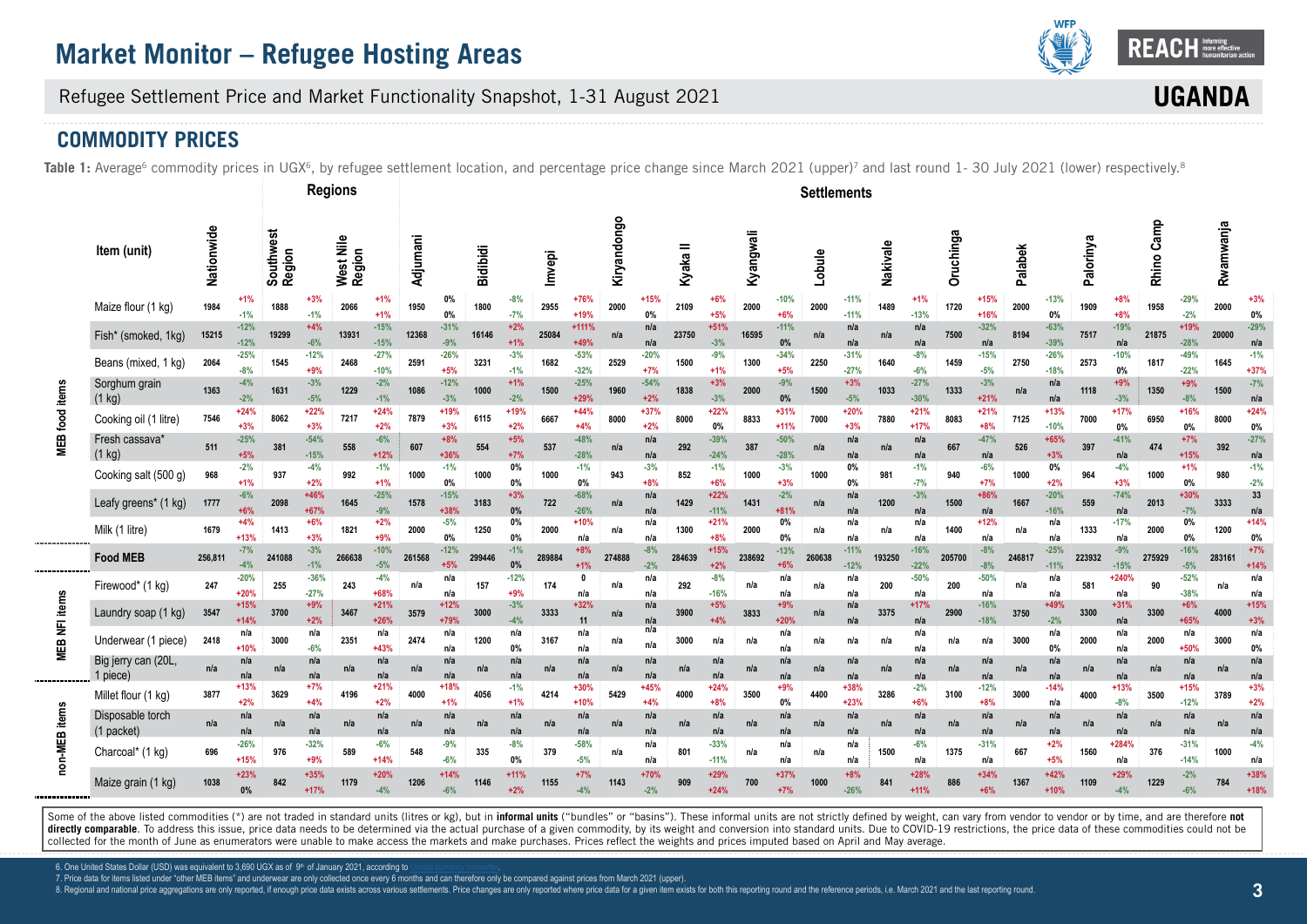

**UGANDA**

### Refugee Settlement Price and Market Functionality Snapshot, 1-31 August 2021

## **ANALYSIS OF WFP GENERAL FOOD ASSISTANCE (GFA) BASKET**

The analysis focuses on the market prices of commodities that make up the in-kind food basket that WFP provides to refugees for GFA and compares the price of the GFA basket with the GFA cash transfer value (19,000 UGX/person/ month). The food basket consists of the following items and quantities: 7.56kg of maize grain, 1.8kg of beans, 0.54kg of vegetable oil and 0.09kg of salt per person per month. The quantities represent 60% of the normal WFP GFA basket as a result of ration cuts that were implemented starting February 2021. The analysis further compares the cost of the food MEB basket with the cash transfer value.

- Overall, the market price of the WFP GFA food basket<sup>9</sup> decreased marginally by 2% from July to August 2021. At regional level, the price of the GFA food basket increased by 8% in SWR, whereas the WNR registered a 6% decrease during the same period (graph 4).
- In August 2021, the average cost of the WFP GFA food basket when averaged across all settlements was UGX 15,709/ person/month (UGX 17,128 in WNR and UGX 13,438 in SWR). The cost of the WFP GFA food basket in WNR was 27% greater than the cost in SWR.
- In August 2021, the WFP cash transfer value could on average cover 121% of the cost of the WFP GFA food basket (111% in WNR and 141% in the SWR).
- The WFP cash transfer value was enough to meet the cost of the WFP GFA food basket in all the refugee settlements except in Palabek where it could cover 99% of the cost of the GFA food basket.







The analysis further compares the WFP cash transfer value with the cost of the food MEB (detailed in graph 3) across settlements.

- The average cost of the food MEB decreased by 4% from UGX 266,810 in July to UGX 256,811 in August 2021. Both SWR (1%) and WNR (5%) recorded a decrease in the cost of the food MEB during the same period (graph 3).
- At regional level, the cost of the food MEB was lower than reference value of March 2021in both SWR (13%) and WNR (4%). Overall, the cost of the food MEB in August 2021 was 7 % lower than the reference value of March 2021.
- By August 2021, the WFP cash transfer value could cover only 37% of the food MEB (39% in SWR and 36% in WNR).
- The food MEB was most expensive in Bidibidi settlement (UGX 299,446), where the WFP cash transfer value could cover only 32% of the food MEB. The food MEB was least expensive in Nakivale settlement (UGX 193,250) where the WFP transfer value could cover 49% of the food MEB.